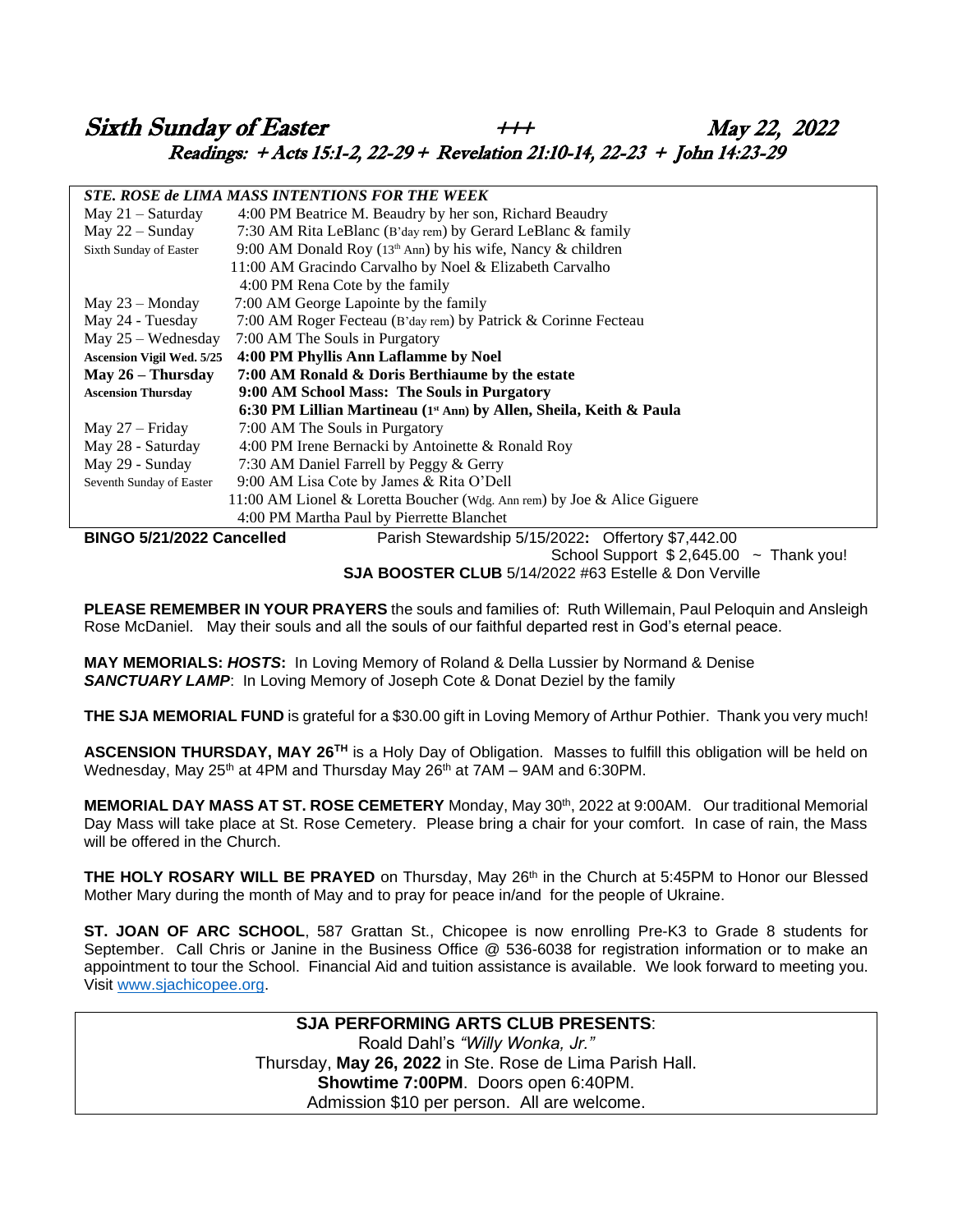*Dear Parishioner…Around & About Ste. Rose,*

## *Annual Catholic Appeal: Transformed in Christ*

As of May 13, 2022, 328 Ste. Rose de Lima members have contributed \$41,275.00 to this year's ACA. In the name of Bishop Byrne, I thank you for your generous response to this year's appeal. Every contribution makes a difference! Whether it is either a large donation or a modest one, each dollar assists the diocese in supporting the ministries of the diocese as well as other service agencies throughout the four counties of Western Massachusetts. A previously mentioned agency is Clearway, located in Springfield, adjacent to MGM. Clearway offers pre-abortion counseling to families who need pro-life alternatives. Also, each year, St. Joan of Arc receives a percapita disbursement from the Annual Catholic Appeal. You may contribute either on-line at [www.diospringfield.org](http://www.diospringfield.org/) and click on the *Transformed in Christ* banner or pick up an envelope in the foyer of the church and send it via USPS. All credit cards are accepted either on-line or with the use of the ACA envelope.

## *Church improvement updates*

As of May  $18<sup>th</sup>$  the church flooring has been refurbished in the first quarter of the "empty pew" section. The next step is to re-install the renovated pews, re-attach the kneeling pads, and install new book racks. The next quarter of the church to be emptied of pews for renovation is the front right. The same process will be repeated: paint the ceiling, walls, refurbish the floor. Once the kneeling pads are removed, volunteers will be needed to remove the old coverings and attach new plywood over the old plywood. When the time comes, the parish will announce the time for volunteers to complete this work. In advance, thanks for your willingness to volunteer. Your volunteerism helps in reducing labor costs for this needed project.

## *2022 Ste. Rose de Lima Family Picnic*

The date is Sunday, September 11 from 12:00 Noon until 5:30 PM. The place is the K of C on Granby Road. Due to the pandemic the picnic was not held in 2020 and 2021. With your help, the parish is anxiously awaiting the return of the parish picnic. To hold the picnic this year, a new crew of volunteers is needed. The "how" to do the picnic is not the issue. The existing members of the picnic committee will serve as "mentors" to new volunteers. The receipts of the raffle/picnic will benefit St. Joan of Arc School. This year the committee is especially soliciting school families to assist in the planning and the implementation of this fun-filled day. The membership of the parish needs to reconnect with more social programs as the pandemic is "hopefully" ending and life beginning to return to a more familiar way. To socialize as a parish family is so necessary. It can assist in rekindling friendships and can forge new lifelong friendships. An announcement will be made soon about convening a meeting for new volunteers. Please consider responding with a "yes!' The more hands that are working together makes the event fun for everyone*.* 

 *Fr. Bill*

**VETERANS' MEMORIAL PARK** Ste. Rose Parish is in the beginning stages of erecting a Veterans' Memorial Park in the Ste. Rose Cemetery. The platform has been poured! The Memorial will be located on the right side of the cemetery next to *Ray Ash Park*. There will be three monuments, a flag walkway and a memorial brick walkway. This will be our way of honoring all six branches of the service while providing a quiet place for reflection and prayer. An engraved brick from you or your family is a wonderful way to honor and recognize a special veteran, or just a thank you for their service, and will help build our beautiful memorial brick walkway. A brick can be a memorial to any veteran, not just parishioners. If you would like to be part of this special project, forms are available at the Pastoral Center or can be printed from the church website, [www.sterose.org.](http://www.sterose.org/) There is a print button under the Veteran's Memorial Park announcement. A sample brick will be displayed in the back of the Church very soon.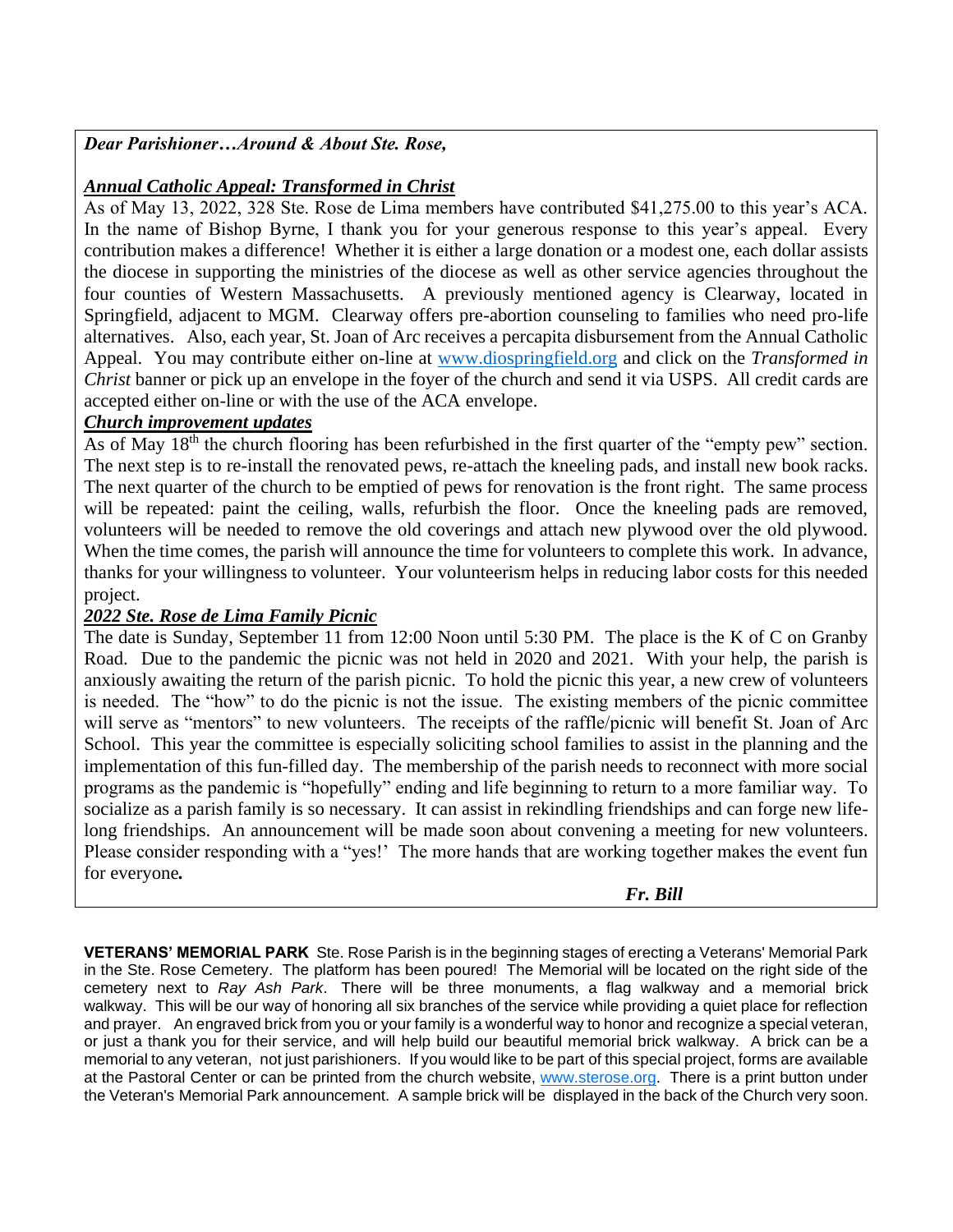## **SIXTH SUNDAY OF EASTER**

*FOCUS: As our Easter journey continues, may the promise of the Holy Spirit give us hope and strength.* Our Gospel brings us back to the Last Supper. Knowing his disciples will need encouragement for the events that lie ahead, Jesus grants them the gift of peace and the promise of the Spirit. We also need those gifts as we strive to live the Gospel life and be faithful to Christ.

*LITURGY OF THE* **WORD**: The early Church—under the guidance of the Holy Spirit – debates whether the Gentiles should be forced to abide by Jewish ways and customs. John describes a stunning vision of the holy city Jerusalem with its walls, gates, inscriptions, and the glory of God giving it light. In the Gospel, Jesus grants his disciples the gift of peace and the promise of the Spirit, who will teach and remind them of all he taught them.

- **Daily Universal Prayer and Commentary**

#### **FAITH FORMATION ANNOUNCEMENTS:**

**-EDGE: All middle schoolers are invited to attend Edge, the new Youth Group we're starting. Our kickoff will be June 12th from 5-6:30PM with a Mass afterwards at 7PM at Holy Name of Jesus Parish here in Chicopee. All Middle Schoolers are invited to attend. Please RSVP to [michael@sterose.org.](mailto:michael@sterose.org)**

**EDGE KICKOFF: Any high schoolers who wish to help us out in setting up for the kickoff of Edge are welcome. We could always use the extra hands and it's a great way to get involved. Interested? Please email [michael@sterose.org](mailto:michael@sterose.org)**

**-AN ADULT HEALING RETREAT will be held at Holy Name of Jesus Parish on June 18th from 9:30AM to 3:30PM. Any adult looking for healing, be it emotional, physical, or spiritual is welcome to attend. Breakfast and Lunch will be provided. There is a small entry fee of \$20 to cover food costs. Please RSVP by emailing [holynamefaithformation@gmail.com](mailto:holynamefaithformation@gmail.com)**

**-ST ROSE VACATION BIBLE SCHOOL will be held July 18-22 from 9AM-Noon for grades K-5. A small fee of \$25 per student is charged. Signups for Vacation Bible School will be June 22, 23, and 24 from 10AM-6PM at the St. Rose Pastoral Center, 15 Chapels Street, Chicopee.** 

**A PENTECOST CELEBRATION** June 5, 2022 from 2PM to 6PM at Holy Name Social Center, 323 Dickinson St., Springfield, MA. Join us for Worship, Liturgy, Healing Prayer and Sandwich Supper. Celebrant, Fr. Henry Dorsch, Speaker, Deacon Dan Prats. Visit [www.diospringfield.org](http://www.diospringfield.org/) click on 'DEPARTMENTS/MINISTRIES' and "Catholic Charismatic Renewal' Cost \$5.00 Make check payable to CCR. Mail to A. Mason-Bogacz, Pentecost, 73 Peachstone Glen, W. Springfield, MA 01089. Tickets to be picked up at the door. Register by Email: [CatholicCharismaticRenewal6@gmail.com.](mailto:CatholicCharismaticRenewal6@gmail.com) (Supper menu: 1- Ham and Cheese w/lettuce, 1-Baloney w/lettuce, 1 Banana, 1 cookie, 1 bag chips, 1 soda or water. Mustard and mayo avail). Music by Synergy.

**THE 2022 MASS BOOK has openings.** The offering for a Mass is \$10.00. There are still plenty of weekday Masses remaining for 2022. **THE 2023 MASS BOOK is open as of Easter.** The offering for Masses is \$10.00. Also, Hosts for the month – offering \$35.00 and Church Sanctuary Lamp for the month – offering \$25.00.

**STEUBENVILLE EAST CATHOLIC YOUTH CONFERENC**E Bishop Byrne invites all youth to join him and more than 2,000 high schoolers from DC to Maine for an extraordinary opportunity in downtown Springfield this summer. Steubenville East Catholic Youth Conference is coming to the **MassMutual Center July 29-31, 2022** featuring an incredible lineup of nationally famous speakers and bands. Learn more at [www.SteubieEast.org](http://www.steubieeast.org/) 

**STE. ROSE DE LIMA GRIEF SUPPORT GROUP** is for people who have experienced the loss of a spouse, partner, family member or friend. All are welcome! Join us at the Ste. Rose de Lima Pastoral Center, We meet every Monday except major holidays from 6:00-7:30PM. Moderators are Madelyn Korytko formerly of the Mercy Medical Ctr. Grief Group and Peggy Constant, Pastoral Minister.

**BETHLEHEM HOUSE** is in need of donations of baby items or cash. If you would like to donate to this worthy cause, please go to bethlehemhousewma.org for instructions on how to make these donations.

**SJA HAS ANOTHER SAVE THE DATE**!! We will be holding a community event in partnership with Ste. Rose parish for a *SHREDDING EVENT*. We will be hosting a *ProShred* truck on **Saturday, September 17th from 9:00AM**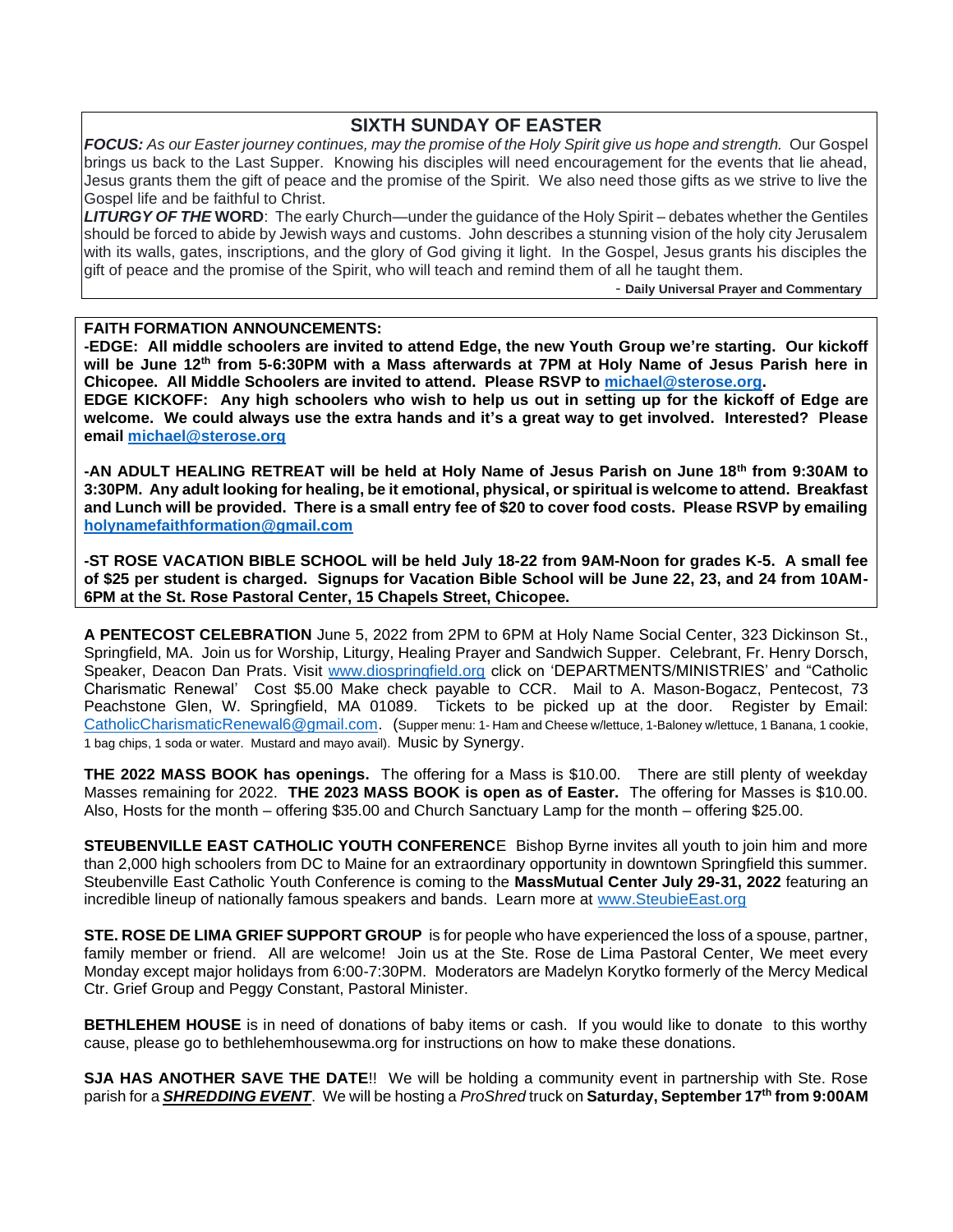**to 11:00AM.** We'll be set up in the Trilby St. parking lot for people to bring all their papers that need to be shredded. This is a free will donation to defray the cost. Mark your calendars now.'

### **K of C COUNCIL 4044 on Memorial Drive, ANNOUNCES UPCOMING EVENTS:**

**+SPAGHETTI SUPPERS** are back! They take place on the 2<sup>nd</sup> Wednesday of the month from 4:30PM to 6:30PM. Spaghetti Supper is \$8.00, We now have a \$6.00 take-out option, as well.

**2022 ANNUAL CATHOLIC "Transformed in Christ" APPEAL UPDATE** As of 5/06/2022**, 328** parishioners have participated this year from St. Rose parish, totaling **\$41,275.00** in gifts and pledges. If you have not yet made a donation, it's not too late. Please prayerfully consider giving. Thank you! . If you have made a donation, thank you! Use the pledge card mailed to you home or visit the secure online website: [diospringfield.org/ACA,](http://diospringfield.org/ACA) or use an envelope available at church. Thank you again for your support

**JOIN DOLLY & FRIENDS……The Travel Itineraries for Five 2022 excursions are posted below. All trips depart from and return to the Moose Club**, 244 Fuller Rd, Chicopee, MA on the dates and times given with each trip description. **STATEMENT PERTAINS TO ALL TRIPS:** *"Prices for all the trips include: motor coach transportation, baggage handling (if overnight), all taxes and gratuities (including driver)"* 

**For more information contact Dolly Asselin 413-530-3813**

**OR: Send your Name, Address, Telephone # (and food choices, if applicable) and your check payable to: Dolly Asselin. Mail to: PO Box 1192, Chicopee, MA 01021.** 

**#1 July 27-28, 2022 (Wed-Thurs) BOOTHBAY HARBOR GETAWAY with Cabbage Island Clambake. (Depart 7AM Wed 7/27 Return 10PM Thurs 7/28. Price: \$399 p.p. double / \$373 triple / \$482 single.** \$100 p.p. deposit at booking. Final pay't due 6/20/2022. **Day One:** Travel the coast of Maine to the Carousel Music Theatre for lunch and matinee stage show "Gilligan's Island the Musical". Overnight stay at Boothbay Harbor Inn. Dinner at Fisherman's Wharf Inn Restaurant: **Pre-select 8oz Bistro Steak / Crunch, Cheesy Baked Haddock / or Maple Roasted Pork**. **Day Two:** Breakfast at hotel. Tour Boothbay Harbor aboard the Bennie Alice to Cabbage Island Clambake of fish chowder, 2 lobsters, steamers, etc. /or you may opt for roasted half chicken in lieu of lobster. **Pre-select: 2 Lobsters / or Chicken**

**SOLD OUT #2 September 21-23, 2022 AMISH COUNTRY with "DAVID" AT Sight & Sound Theatres** 

**#3 Wednesday, October 5, 2022 MOUNT WASHINGTON COG RAILROAD (Depart 7:30AM Return 9:30PM). Price \$202 p.p.** Climb to the top of Mount Washington by train! Day begins with buffet luncheon at the Omni Mount Washington Resort. Buffet Includes soups, salads; chicken, salmon & roasted pork loin entrees; vegetable; desserts coffee and tea followed by a Ride on the Cog Railway.

**#4 Thursday, December 1, 2022 NATIONAL SHRINE OF OUR LADY OF LaSALETTE Christmas Festival of Lights! Wright's Chicken Farm Restaurant. (Depart 12:30PM Return 9:30PM) Price \$80 p.p.** Includes visit Oakwood Farm Christmas Barn, dinner at Wright's Chicken Farm, admission to LaSalette Shrine and all **inclusions mentioned above in statement.** 

**#5 December 7-9, 2022 (Wed-Fri) A CHRISTMAS CELEBRATION IN THE WHITE MOUNTAINS (Depart 8AM on 12/7 Return 4PM on 12/9) PRICE: \$579 p.p. double / \$549 triple / \$739 single**. \$100 p.p. deposit at booking final pay't due 11/1/2022. Includes two nights lodging, Welcome Reception, 5 meals, guided sightseeing tour of Mt. Washington Valley, Austrian sleigh ride; 3 Christmas Shows; special cocktail pricing and all inclusions mentioned above in statement. **Day One**: White Mountain Hotel & Resort, Settler's Green Outlet Village, Yuletide Welcome Reception. **Day two**: Jackson Covered Bridge, Cranmore Mountain, Conway Scenic Railroad Station, Comedy Show, Nestlenook Farm Resort, Evening Sleigh Ride, Christmas show. **Day three**: Christmas Loft. **Pre select: Double / Triple / Single // Bedding: 2 Beds / King**.

*An Act of Spiritual Communion:*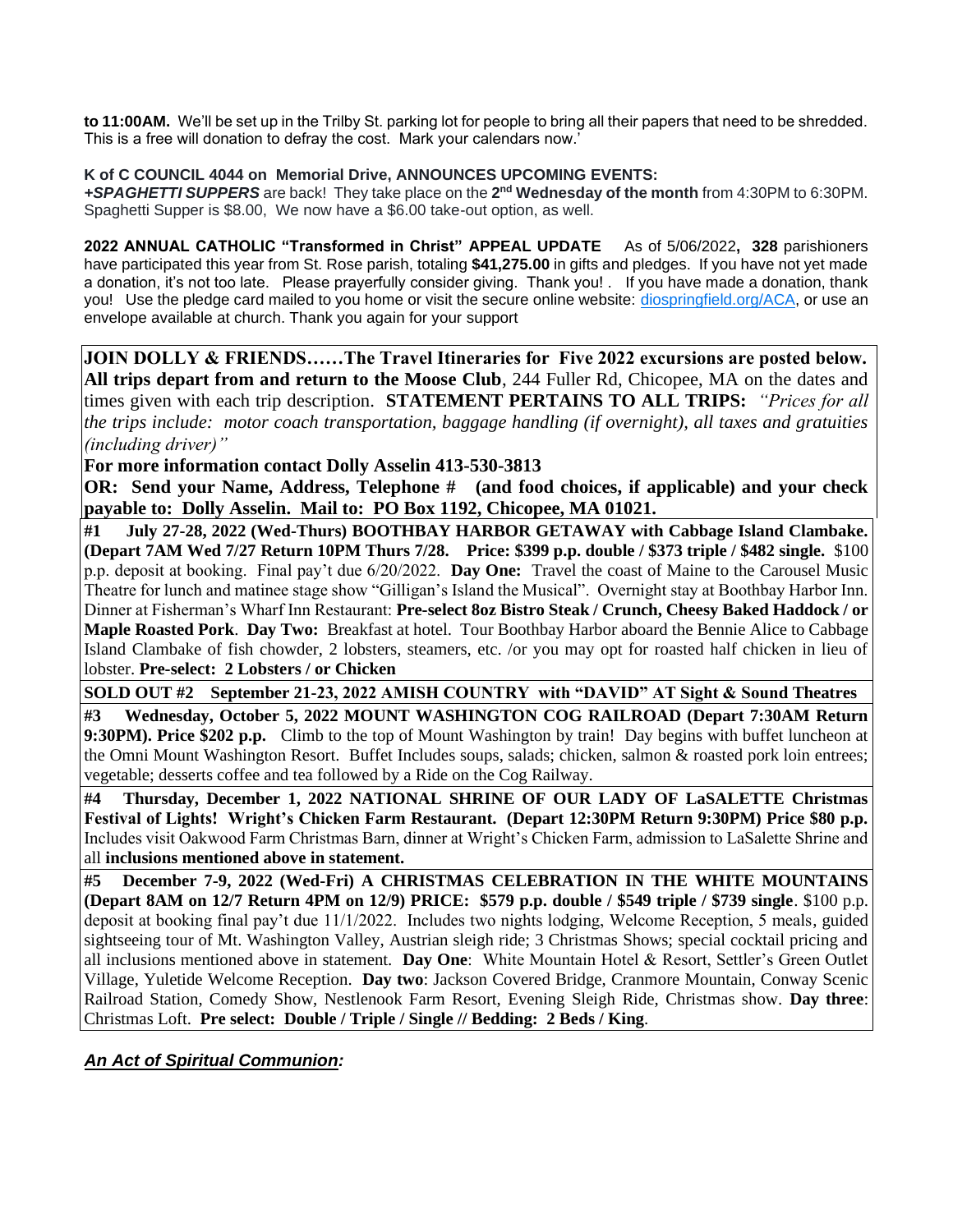*My Jesus, I believe that You are present in the Most Holy Sacrament. I love you above all things, and I desire to receive You into my soul. Since I cannot at this moment receive You sacramentally, come at least spiritually into my heart. I embrace You as if You were already there and unite myself wholly to You. Never permit me to be separated from You. Amen.*

**THE MONTH OF MAY IS DEDICATED TO OUR BLESSED MOTHER**. **Recite the Rosary and ask Our Dear Lady to intercede for us in our need.** *Prayed on Monday and Saturday:*  **THE JOYFUL MYSTERIES:** The Annunciation + The Visitation + The Birth of our  $Lord + The Presentation + The Finding in the Temple.$ *Prayed on Tuesday and Friday*: **THE SORROWFUL MYSTERIES**: The Agony in the Garden + The Scourging + The Crowning With Thorns + The Carrying of the Cross + The Crucifixion. *Prayed on Wednesday and Sunday*: **THE GLORIOUS MYSTERIES**: The Resurrection + The Ascension + The Coming of the Holy Spirit + The Assumption of Our Lady + The Coronation of Our Lady. *Prayed on Thursday*: **THE LUMINOUS MYSTERIES:** The Baptism of Jesus Christ + Christ Reveals Himself at Cana + Proclamation of the Kingdom and Call to Conversion + The Transfiguration + The Institution of the Eucharist

## **CONSTRUCTION OF VETERANS' MEMORIAL PARK AT ST. ROSE CEMETERY**

We are pleased to announce that Ste. Rose de Lima Parish is in the planning stages of erecting a Veterans' Memorial Park at the Ste. Rose Cemetery. This memorial will be constructed to honor all six branches of our military, past, present, and future; as well as those who are POW/MIA. At the center of the Veterans' Memorial there will be three monuments featuring inscribed bronze plaques that pay tribute to the men and women of the armed forces and provide our heartfelt thanks for their service and sacrifice. There will also be a flag walkway and a memorial brick walkway. While this is an ambitious project, we believe it to be a worthwhile endeavor. You may be interested to know that there are presently 1,572 veterans buried in our cemetery including three from the Civil War. We are committed to ensuring this Veterans' Memorial will honor all our veterans, past and present while providing a quiet place for reflection and prayer.

**=============================================================================**

There are two ways you can support this project:

- 1. Through a one-time donation in any amount.
- 2. The purchase of an engraved brick for a donation of \$100. The bricks will be used to construct the memorial walkway to the three monuments. The veteran to be honored does not need to be buried in the Ste. Rose Cemetery.

Please consider being a part of this honorable undertaking by completing the reverse side of this letter and returning it to the Pastoral Center. **Make your check**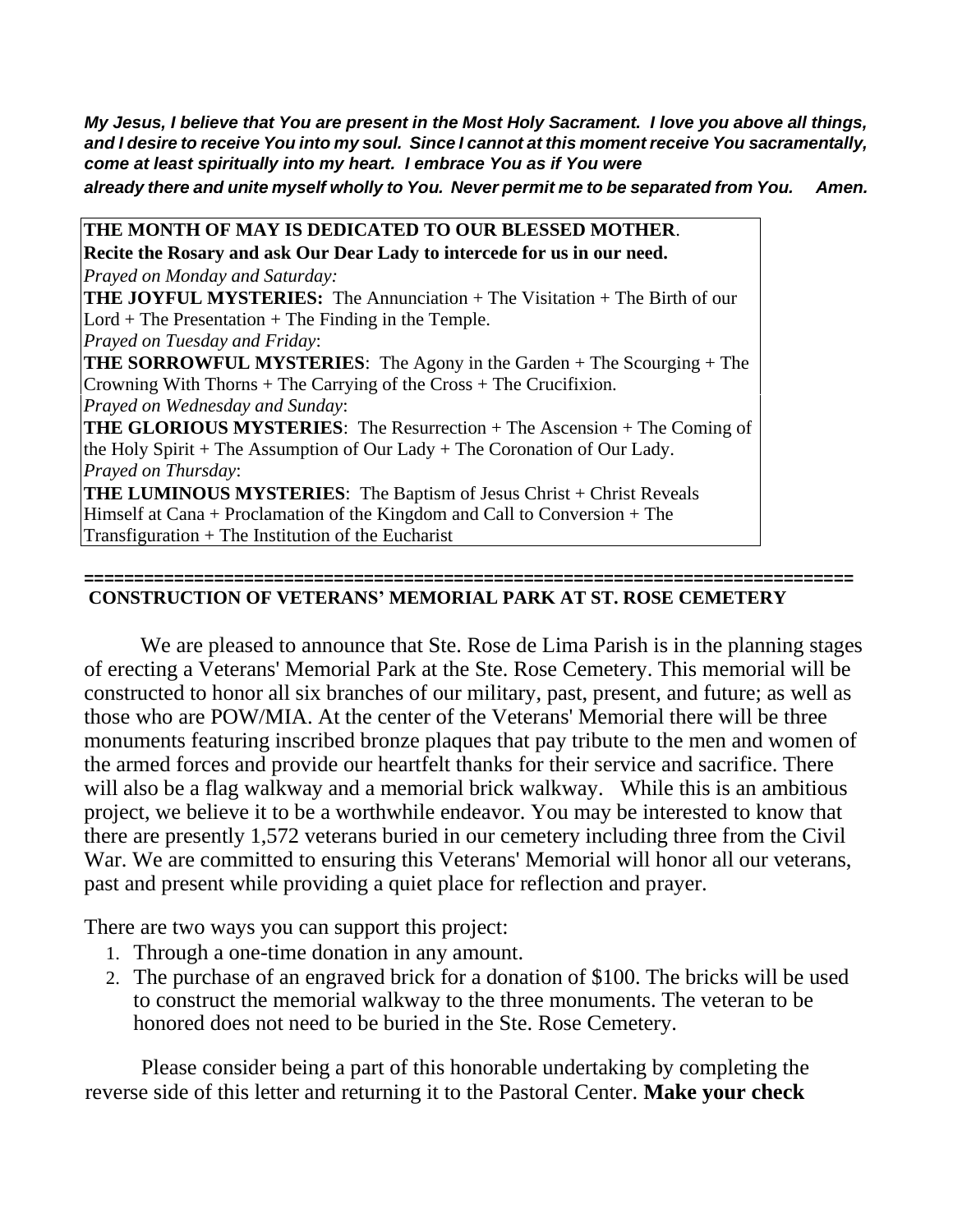**payable to: Ste. Rose Cemetery Fund and mail to Ste. Rose de Lima Church, 15 Chapel St., Chicopee, MA 01020.**Our new Cemetery Committee has devoted time and resources to refurbishing and beautifying Ste. Rose Cemetery. To date, they have coordinated the repointing of the stone pillars at the main entrance, repair and repainting of the perimeter fence, the replacement and relocation of an unsightly container by securing new fencing and cutting and removal of several fallen trees and cleanup of leaves and debris.

Sincerely,

Rev. William A. Tourigny, Pastor, Ste. Rose de Lima Parish,

# **\/ FORM FOR VETERANS' MEMORIAL BRICK \/**

## **\/**

## **ST. ROSE CEMETERY, CHICOPEE, MA VETERANS' MEMORIAL PARK FORM**

## **YES, I WOULD LIKE TO HONOR OUR VETERANS WITH A DONATION**

- 1. ONE TIME DONATION IN THE AMOUNT OF:  $\begin{matrix} 5 \end{matrix}$
- 2. SPONSOR A VETERAN MEMORIAL BRICK FOR \$100. CASH\_\_\_\_\_ or CHECK # \_\_\_\_\_\_\_\_\_\_\_\_\_ (Please complete a separate form for each brick.)

## BRICK INSCRIPTION IS 3 LINES, UP TO 18 CHARACTERS ON EACH LINE, INCLUDING SPACES AND PUNCTUATION. *PLEASE PRINT CLEARLY*



YOUR FULL NAME: \_\_\_\_\_\_\_\_\_\_\_\_\_\_\_\_\_\_\_\_\_\_\_\_\_\_\_\_\_\_\_\_\_\_\_\_\_\_\_\_\_\_\_\_\_\_